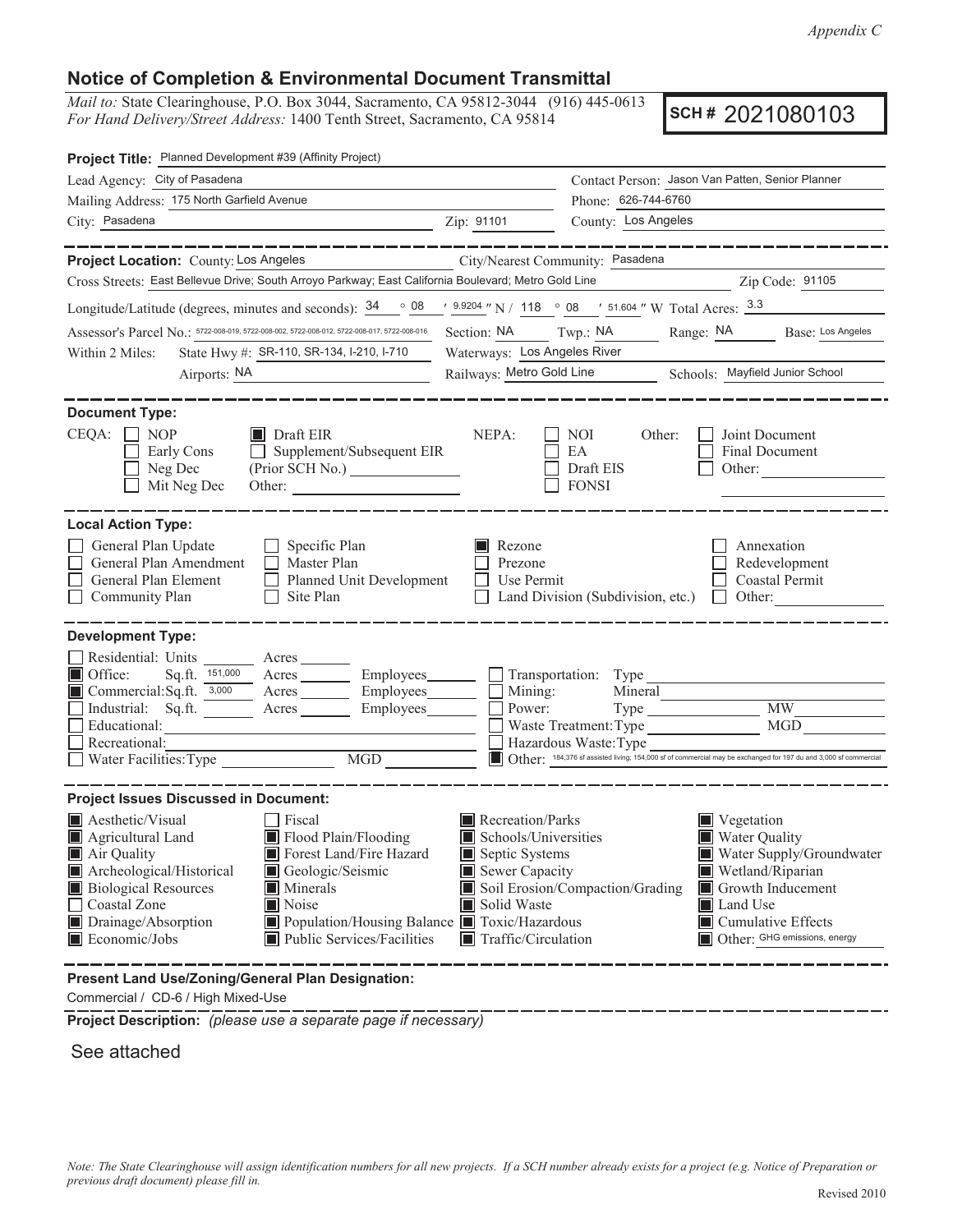## **Reviewing Agencies Checklist**

| Lead Agencies may recommend State Clearinghouse distribution by marking agencies below with and "X".<br>If you have already sent your document to the agency please denote that with an "S". |                                                               |                                          |                                                     |  |  |
|----------------------------------------------------------------------------------------------------------------------------------------------------------------------------------------------|---------------------------------------------------------------|------------------------------------------|-----------------------------------------------------|--|--|
| X.                                                                                                                                                                                           | Air Resources Board                                           | X <sub>1</sub>                           | Office of Historic Preservation                     |  |  |
|                                                                                                                                                                                              | Boating & Waterways, Department of                            |                                          | Office of Public School Construction                |  |  |
|                                                                                                                                                                                              | California Emergency Management Agency                        |                                          | Parks & Recreation, Department of                   |  |  |
|                                                                                                                                                                                              | California Highway Patrol                                     |                                          | Pesticide Regulation, Department of                 |  |  |
| X                                                                                                                                                                                            | Caltrans District #7                                          |                                          | <b>Public Utilities Commission</b>                  |  |  |
|                                                                                                                                                                                              | Caltrans Division of Aeronautics                              |                                          | $X \qquad$ Regional WQCB #4                         |  |  |
|                                                                                                                                                                                              | Caltrans Planning                                             |                                          | Resources Agency                                    |  |  |
|                                                                                                                                                                                              | Central Valley Flood Protection Board                         | $X \sim$                                 | Resources Recycling and Recovery, Department of     |  |  |
|                                                                                                                                                                                              | Coachella Valley Mtns. Conservancy                            |                                          | S.F. Bay Conservation & Development Comm.           |  |  |
|                                                                                                                                                                                              | <b>Coastal Commission</b>                                     |                                          | San Gabriel & Lower L.A. Rivers & Mtns. Conservancy |  |  |
|                                                                                                                                                                                              | Colorado River Board                                          |                                          | San Joaquin River Conservancy                       |  |  |
|                                                                                                                                                                                              | Conservation, Department of                                   |                                          | Santa Monica Mtns. Conservancy                      |  |  |
|                                                                                                                                                                                              | Corrections, Department of                                    |                                          | <b>State Lands Commission</b>                       |  |  |
|                                                                                                                                                                                              | Delta Protection Commission                                   |                                          | <b>SWRCB: Clean Water Grants</b>                    |  |  |
|                                                                                                                                                                                              | Education, Department of                                      |                                          | X SWRCB: Water Quality                              |  |  |
|                                                                                                                                                                                              | <b>Energy Commission</b>                                      | $X \sim$                                 | <b>SWRCB: Water Rights</b>                          |  |  |
| $X \sim$                                                                                                                                                                                     | Fish & Game Region # 5                                        |                                          | Tahoe Regional Planning Agency                      |  |  |
|                                                                                                                                                                                              | Food & Agriculture, Department of                             | X —                                      | Toxic Substances Control, Department of             |  |  |
|                                                                                                                                                                                              | Forestry and Fire Protection, Department of                   | X —                                      | Water Resources, Department of                      |  |  |
|                                                                                                                                                                                              | General Services, Department of                               |                                          |                                                     |  |  |
|                                                                                                                                                                                              | Health Services, Department of                                |                                          | Other:                                              |  |  |
|                                                                                                                                                                                              | Housing & Community Development                               |                                          | Other:                                              |  |  |
| X.                                                                                                                                                                                           | Native American Heritage Commission                           |                                          |                                                     |  |  |
| Local Public Review Period (to be filled in by lead agency)<br>Starting Date January 18, 2022<br>Ending Date March 3, 2022                                                                   |                                                               |                                          |                                                     |  |  |
| Lead Agency (Complete if applicable):                                                                                                                                                        |                                                               |                                          |                                                     |  |  |
|                                                                                                                                                                                              | Consulting Firm: Psomas<br>Applicant: The Arroyo Parkway, LLC |                                          |                                                     |  |  |
|                                                                                                                                                                                              | Address: 225 South Lake Avenue, Suite 1000                    | Address: 716 Mission Street              |                                                     |  |  |
|                                                                                                                                                                                              | City/State/Zip: Pasadena                                      | City/State/Zip: South Pasadena, CA 91030 |                                                     |  |  |
|                                                                                                                                                                                              | Contact: Jillian Neary<br>Phone: 626-403-1469                 |                                          |                                                     |  |  |
| Phone: 626-204-6539                                                                                                                                                                          |                                                               |                                          |                                                     |  |  |
| Digitally signed by Jason Van Patten<br>Date: 1-13-22<br>Signature of Lead Agency Representative: Jason Van Patten<br>Date: 2022.01.13 16:59:40 -08'00'                                      |                                                               |                                          |                                                     |  |  |

Authority cited: Section 21083, Public Resources Code. Reference: Section 21161, Public Resources Code.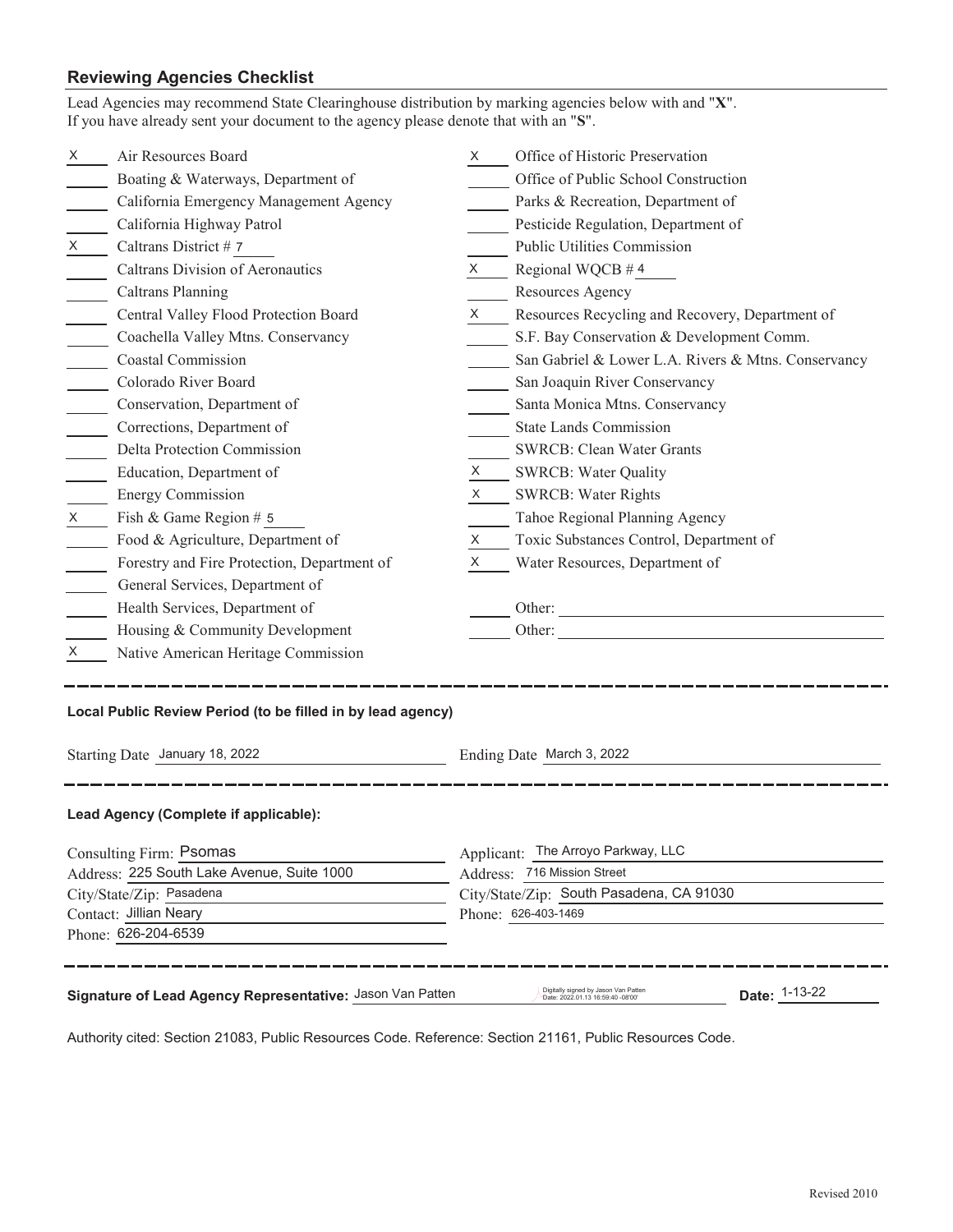**PROJECT DESCRIPTION:** The Applicant requests approval to rezone the Project site from CD-6 to a Planned Development (PD) zone, and approval of a PD Plan. The Project involves demolition of 6 (of the 9) existing buildings totaling 45,912 sf, located at 491, 495, 499, 503, 541, and 577 South Arroyo Parkway, and construction of 2 new buildings, as identified below:

- Building A: a 154,000-sf, 7-story (aboveground) medical office building with ground-floor commercial uses;
- Building B: a 184,376-sf, 7-story (aboveground) assisted living building with 85,800 sf of assisted living uses and 98,576 sf of independent living uses including up to 95 one- and two-bedroom senior housing units; and
- Up to 850 parking spaces in 5 subterranean levels.

Alternatively, the proposed PD Plan would provide the flexibility to exchange the uses in Building A from medical office and ground floor commercial for the following:

- 3,000 sf of commercial and a sales/leasing management office on the ground floor;
- Up to 197 residential dwelling units; and
- Up to 650 parking spaces in 4 subterranean levels (1 less parking level than the Project as proposed).

Although the Project described is anticipated to reflect the Project to be constructed, the flexibility to exchange the uses in Building A would enable the Project to respond to the economic needs and demands of the City at the time of Project implementation. The proposed site layout and the aboveground height, mass, and other parameters of the Building A design would remain the same. The PD Plan would define all aspects of site design and provide caps on the types and amounts of allowable land uses, regardless of whether Building A is developed with medical office or residential dwelling units. It is noted that based on the development cap of 87 dwelling units per acre (du/acre), a total of 289 units could be constructed. Therefore, if a total of 197 units were constructed in Building A, only 92 senior housing units (i.e., 3 fewer units than the Project as proposed) could be constructed in Building B. Conversely, if 95 senior housing units were constructed in Building B, only 194 units could be constructed in Building A.

A total of five levels of subterranean parking spanning both proposed buildings with up to 850 parking spaces would be constructed to serve the new development as well as the existing structures at 501 and 523 South Arroyo Parkway under the Project scenario. When including the new subterranean parking, the Project would consist of approximately 753,439 sf of new construction. For the Project with Building A Residential/Commercial, a total of four levels of subterranean parking spanning both proposed buildings with up to 650 parking spaces would be constructed to serve the new development as well as the existing structures at 501 and 523 South Arroyo Parkway.

The Project would result in the removal of 23 non-protected non-native trees on the Project site and 2 protected, non-native street trees. The Project would include a total of 25 trees in abovegrade planters within the site. The 15 remaining street trees on site, which are protected by the City of Pasadena's City Trees and Tree Protection Ordinance, would be preserved in place.

Approximately 79,553 sf of the existing development would be retained and integrated into the Project, including the Whole Foods Market and associated 275-space subterranean parking structure at 465 South Arroyo Parkway, and the 2 historic structures at 501 and 523 South Arroyo Parkway. The Applicant anticipates that restaurant uses would occupy the approximately 5,882